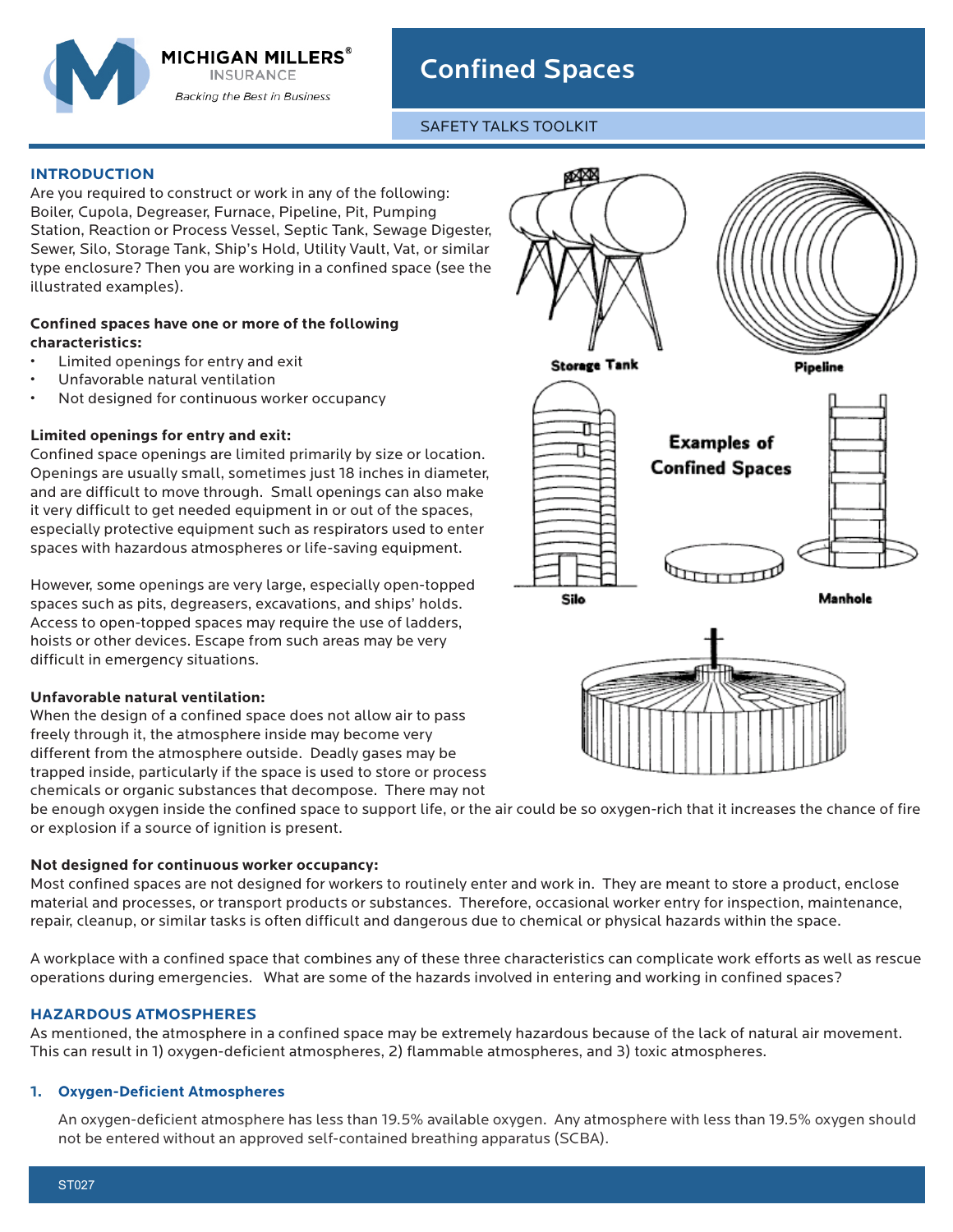The oxygen level in a confined space can decrease because of the type of work being done, such as welding, cutting or brazing; or, it can be decreased by certain chemical reactions (rusting) or through bacterial action (fermentation).

The oxygen level is also decreased if oxygen is displaced by another gas, such as carbon dioxide or nitrogen. Total or large displacement of oxygen by another gas, such as carbon dioxide, will result in unconsciousness, followed by death.

# **2. Flammable Atmospheres**

Two things make an atmosphere flammable: 1) the oxygen in the air and 2) a flammable gas, vapor or dust in the proper mixture. Different gases have different flammable ranges. If a source of ignition (e.g., a sparking or electrical tool) is introduced into a space containing a flammable atmosphere, an explosion will result.

An oxygen-enriched atmosphere (above 21 %) will cause flammable materials, such as clothing and hair, to burn violently when ignited. Therefore, never use pure oxygen to ventilate a confined space. Ventilate with normal air.

# **3. Toxic Atmospheres**

Most substances (liquids, vapors, gases, mists, solid materials and dusts) should be considered hazardous in a confined space. Toxic substances can emanate from the following:

a. The product stored in the space. A product can be absorbed into the walls and release toxic gases when removed. Also, when cleaning out the residue of a stored product, toxic gases can be given off. For example, when sludge is removed from a tank, the decomposed material can emit deadly hydrogen sulfide gas.



Oxygen Scale

- b. The work being performed in a confined space, such as welding, cutting, brazing, painting, scraping, sanding, degreasing, etc. Toxic atmospheres are generated in various processes. For example, cleaning solvents are used in many industries for cleaning/ degreasing. The vapors from these solvents are very toxic in a confined space.
- c. Areas adjacent to the confined space. Toxicants produced by work performed in the area of confined spaces can enter and accumulate in confined spaces.



**TESTING THE ATMOSPHERE**

It is important to understand that some gases are heavier than air and will settle to the bottom of a confined space. Also, some gases are lighter than air and will be found around the top of the confined space. Therefore, it is necessary to test all areas (top, middle, bottom) of a confined space with properly calibrated testing instruments to determine what gases are present. If testing reveals oxygen-deficiency or the presence of toxic gases or vapors, the space must be ventilated and re-tested before workers enter. If ventilation is not possible and entry is necessary (e.g., for emergency rescue), workers must have appropriate respiratory protection.

*NEVER TRUST YOUR SENSES TO DETERMINE IF THE AIR IN A CONFINED SPACE IS SAFE! YOU CANNOT SEE OR SMELL MANY TOXIC GASES AND VAPORS, NOR CAN YOU DETERMINE THE LEVEL OF OXYGEN PRESENT.*

#### **VENTILATION**

Ventilation by a blower or fan may be necessary to remove harmful gases and vapors from a confined space. There are several methods for ventilating a confined space. The method and equipment chosen are dependent upon the size of the confined space openings, the gases to be exhausted (e.g., are they flammable?), and the source of makeup air.

Under certain conditions where flammable gases or vapors have displaced the oxygen level, but are too rich to burn, forced air ventilation may dilute them until they are within the explosive range. Also, if inert gases (e.g., carbon dioxide, nitrogen, argon) are used in the confined space, the space should be well ventilated and re-tested before a worker may enter.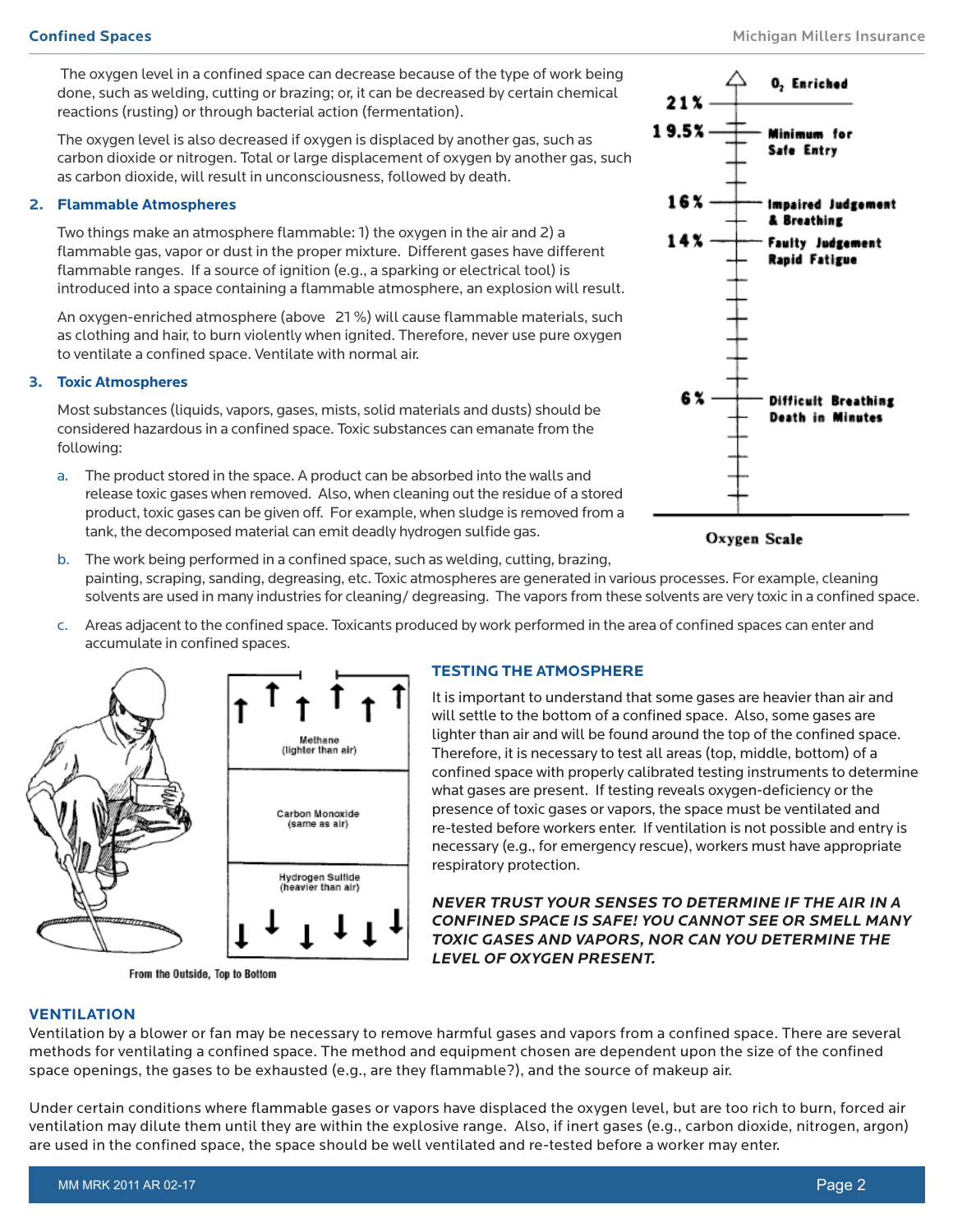

# Ventilating with Fan and Trunk Hose

# **ISOLATION**

Isolation of a confined space is a process whereby the space is removed from service with the following measures: locking out electrical sources, preferably at disconnect switches remote from the equipment

- blanking and bleeding pneumatic and hydraulic lines
- disconnecting belt and chain drives, and mechanical linkages on shaft-driven equipment where possible
- securing mechanical moving parts within confined spaces with latches, chains, chocks, blocks or other devices

# **Examples of Lockout**



Method of Blanking Hydraulic/Pneumatic Lines

A common method of ventilation requires a large hose, one end attached to a fan and the other lowered into a manhole or opening. For example, a manhole would have the ventilating hose run to the bottom to blow out all harmful gases and vapors (see diagram). The air intake should be placed in an area that will draw in fresh air only. Ventilation should be continuous where possible, because in many confined spaces the hazardous atmosphere will form again when the flow of air is stopped.

# **RESPIRATORS**

Respirators are devices that can allow workers to safely breathe without inhaling toxic gases or particles. Two basic types include air-purifying respirators, which filter dangerous substances from the air, and air-supplying respirators, which deliver a supply of safe breathing air from a tank or an uncontaminated area nearby. Selecting the proper respirator for the job, hazard and person is very important, as is thorough training in the use and limitations of respirators.



# **STANDBY/RESCUE**

A standby should be assigned to remain on the outside of the confined space and be in constant contact (visual or speech) with the workers inside. The standby, who should not have any other duties but to serve as a standby, must know who should be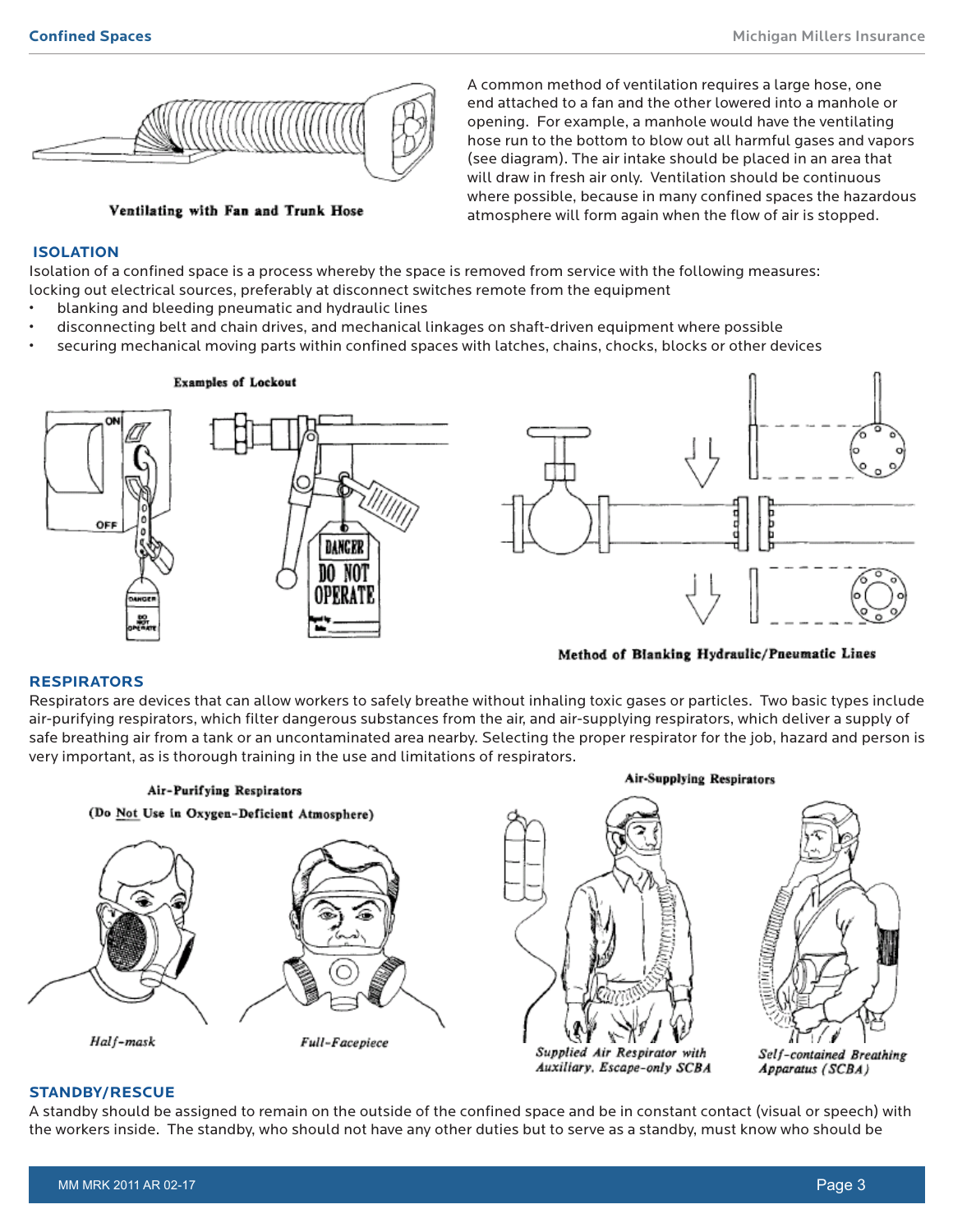notified in case of emergency. Standby personnel should not enter a confined space until help arrives, and then only with proper protective equipment, lifelines and respirators.

Over 50% of the workers who die in confined spaces are those attempting to rescue other workers. Rescuers must be trained in and follow established emergency procedures and use appropriate equipment and techniques (lifelines, respiratory protection, standby, etc.). Steps for safe rescue should be included in all confined space entry procedures. Rescue efforts should be well planned and drills should be frequently conducted on emergency procedures. An unplanned rescue, such as when someone instinctively rushes in to help a downed co-worker, can easily result in a double fatality, or even multiple fatalities when there are more than one would-be rescuers.

# *REMEMBER: AN UNPLANNED RESCUE WILL PROBABLY BE YOUR LAST.*

### **GENERAL PHYSICAL HAZARDS**

#### **1. Temperature Extremes**

Extremely hot or cold temperatures can present problems for workers. For example, if the space has been steamed, it should be allowed to cool before any entry is made.

#### **2. Engulfment Hazards**

Loose, granular material stored in bins and hoppers, such as grain, sand, coal or similar material, can engulf and suffocate a worker. The loose material can crust or bridge over in a bin and break loose under the weight of a worker.



The Hazard of Engulfment in Unstable Material



Entry with Hoist and **Standby Personnel** 

#### **3. Noise**

Noise within a confined space can be amplified because of the design and acoustic properties of the space. Excessive noise can not only damage hearing, but can also affect communication, such as causing a shouted warning to go unheard.

#### **4. Slick-Wet Surfaces**

Slips and falls can occur on a wet surface causing injury or death to workers. Also, a wet surface can increase the likelihood and effect of electric shock in areas where electrical circuits, equipment and tools are used.

#### **5. Falling Objects**

Workers in confined spaces should be mindful of the possibility of falling objects, particularly in spaces, which have topside openings for entry, and where work is being conducted above the worker.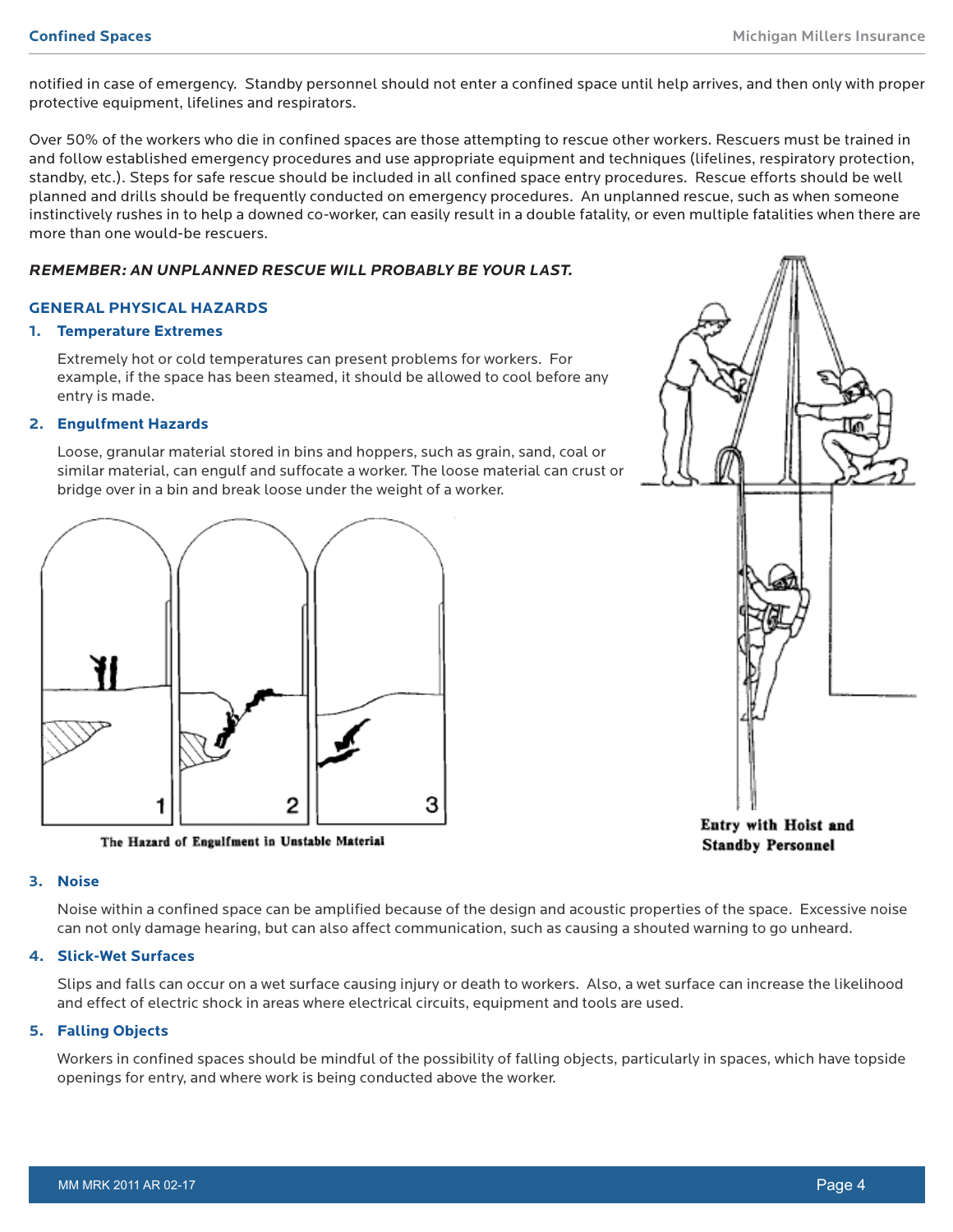# **RECOMMENDATIONS FOR SAFE ENTRY: A CHECKLIST**

Use the following checklist to evaluate the confined space.

# *DO NOT ENTER A CONFINED SPACE UNTIL YOU HAVE CONSIDERED EVERY QUESTION, AND HAVE DETERMINED THE SPACE TO BE SAFE.*

| <b>YES</b><br>$\Box$                 | <b>NO</b><br>$\Box$             | Is entry necessary?                                                                                                                                                                                                                                                                                                                                                                                                                                                                                                                               |
|--------------------------------------|---------------------------------|---------------------------------------------------------------------------------------------------------------------------------------------------------------------------------------------------------------------------------------------------------------------------------------------------------------------------------------------------------------------------------------------------------------------------------------------------------------------------------------------------------------------------------------------------|
| $\Box$<br>$\Box$<br>$\Box$           | $\Box$<br>$\Box$<br>$\Box$      | <b>Testing</b><br>Are the instruments used in atmospheric testing properly calibrated?<br>Was the atmosphere in the confined space tested?<br>Was oxygen at least 19.5% - not more than 21% ?<br>- Hydrogen sulfide<br>- Carbon monoxide<br>- Methane<br>- Carbon dioxide                                                                                                                                                                                                                                                                         |
| $\Box$<br>$\Box$<br>$\Box$           | $\Box$<br>$\Box$<br>$\Box$      | <b>Monitoring</b><br>Will the atmosphere in the space be monitored while work is going on?<br>Continuously?                                                                                                                                                                                                                                                                                                                                                                                                                                       |
|                                      |                                 | REMEMBER - ATMOSPHERIC CHANGES OCCUR DUE TO THE WORK PROCEDURE OR THE PRODUCT<br>STORED. THE ATMOSPHERE MAY BE SAFE WHEN YOU ENTER, BUT CAN CHANGE VERY QUICKLY.                                                                                                                                                                                                                                                                                                                                                                                  |
| $\Box$<br>$\Box$<br>$\Box$           | $\Box$<br>$\Box$<br>$\Box$      | <b>Cleaning</b><br>Has the space been cleaned before entry is made?<br>Was the space steamed?<br>If so, was it allowed to cool?                                                                                                                                                                                                                                                                                                                                                                                                                   |
|                                      |                                 |                                                                                                                                                                                                                                                                                                                                                                                                                                                                                                                                                   |
| <b>YES</b>                           | <b>NO</b>                       |                                                                                                                                                                                                                                                                                                                                                                                                                                                                                                                                                   |
| $\Box$<br>$\Box$<br>$\Box$           | $\Box$<br>$\Box$<br>$\Box$      | <b>Ventilation</b><br>Has the space been ventilated before entry?<br>Will ventilation be continued during entry?<br>Is the air intake for the ventilation system located in an area that is free of combustible dusts and vapors and                                                                                                                                                                                                                                                                                                              |
| $\Box$                               | $\Box$                          | toxic substances?<br>If atmosphere was found unacceptable and then ventilated, was it retested before entry?                                                                                                                                                                                                                                                                                                                                                                                                                                      |
| $\Box$<br>$\Box$<br>$\Box$<br>$\Box$ | ⊔<br>$\Box$<br>$\Box$<br>$\Box$ | Isolation<br>Has the space been isolated from other systems?<br>Has electrical equipment been locked out?<br>Have disconnects been used where possible?<br>Has mechanical equipment been blocked, chocked and disengaged where necessary?                                                                                                                                                                                                                                                                                                         |
| $\Box$                               | $\Box$                          | <b>Clothing/Equipment</b><br>Is special clothing required (boots, chemical suits, glasses, etc.)?                                                                                                                                                                                                                                                                                                                                                                                                                                                 |
| $\Box$                               | $\Box$                          | $($ If so, specify: $\_$<br>Is special equipment required (e.g. rescue equipment, communications equipment, etc.)?                                                                                                                                                                                                                                                                                                                                                                                                                                |
| $\Box$                               | $\Box$                          | $($ If so, specify: $\_$<br>Are special tools required (e.g., sparkproof)?                                                                                                                                                                                                                                                                                                                                                                                                                                                                        |
| $\Box$<br>$\Box$                     | $\Box$<br>$\Box$                | $($ If so, specify: $\frac{1}{2}$ specify: $\frac{1}{2}$ specify: $\frac{1}{2}$ specify: $\frac{1}{2}$ specify: $\frac{1}{2}$ specify: $\frac{1}{2}$ specify: $\frac{1}{2}$ specify: $\frac{1}{2}$ specify: $\frac{1}{2}$ specify: $\frac{1}{2}$ specify: $\frac{1}{2}$ s<br>Respiratory Protection Are NIOSH approved respirators of the type required available at the worksite?<br>Is respiratory protection required (e.g., air purifying, supplied air, self-contained breathing apparatus, etc.)?<br>$($ If so, specify type: $\frac{1}{2}$ |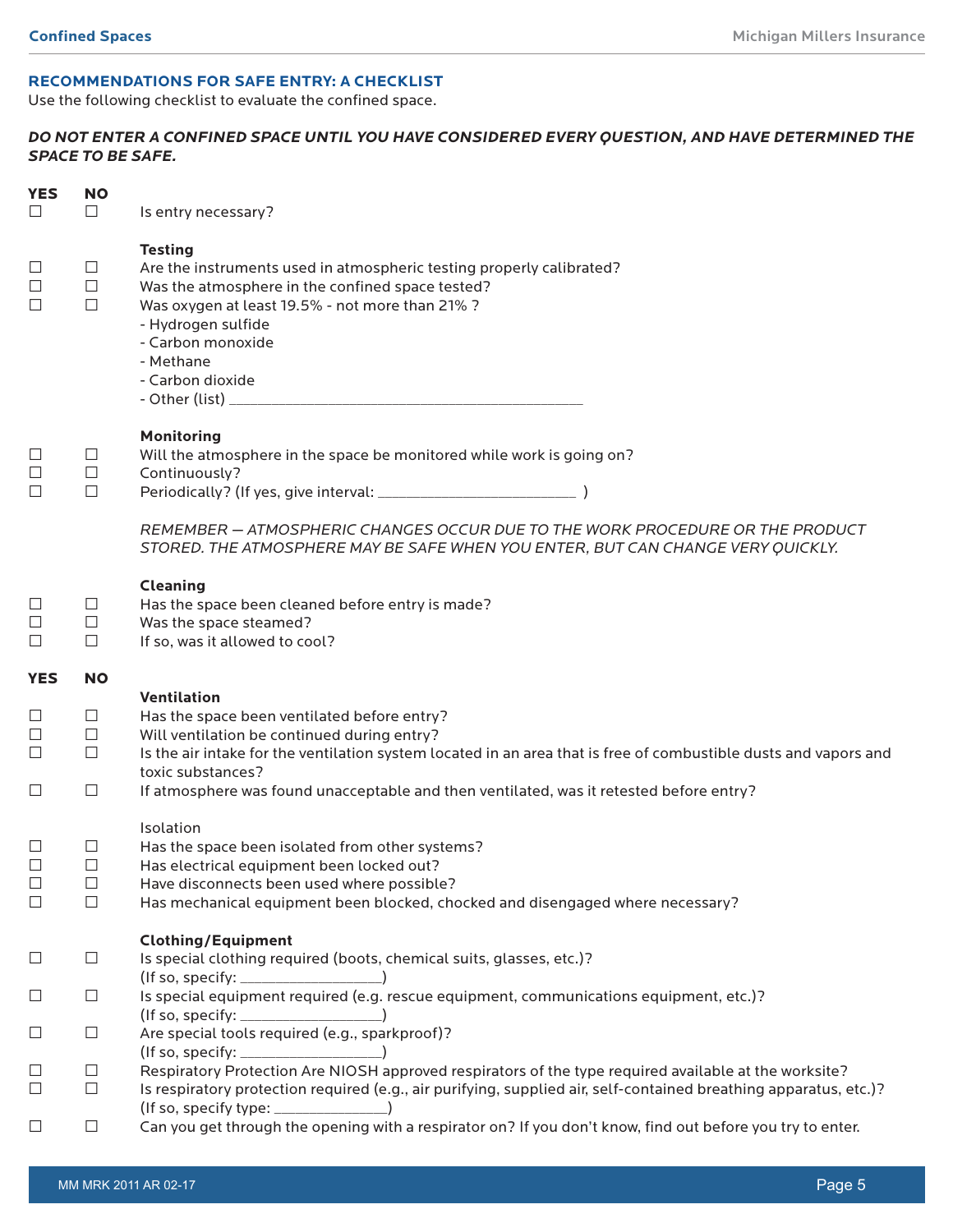| <b>YES</b> | <b>NO</b> |                                                                                                                                                                                                                                    |
|------------|-----------|------------------------------------------------------------------------------------------------------------------------------------------------------------------------------------------------------------------------------------|
| $\Box$     | $\perp$   | <b>Training</b><br>Have you been trained in proper use of a respirator?                                                                                                                                                            |
| $\Box$     | $\Box$    | Have you received first aid/CPR training?                                                                                                                                                                                          |
| $\Box$     | $\Box$    | Have you been trained in confined space entry and do you know what to look for?                                                                                                                                                    |
|            |           | <b>Standby/Rescue</b>                                                                                                                                                                                                              |
| $\Box$     | П         | Will there be a standby on the outside in constant visual or auditory communication with the person on the<br>inside?                                                                                                              |
| $\Box$     | $\Box$    | Will the standby be able to see and/or hear the person inside at all times?                                                                                                                                                        |
| $\Box$     | $\Box$    | Has the standby been trained in rescue procedures?                                                                                                                                                                                 |
| $\Box$     | $\Box$    | Will safety lines and harness be required to remove a person?                                                                                                                                                                      |
| $\Box$     | $\Box$    | Are company rescue procedures available to be followed in the event of an emergency?                                                                                                                                               |
| $\Box$     | □         | Are you familiar with emergency rescue procedures?                                                                                                                                                                                 |
| $\Box$     | П         | Do you know who to notify and how in the event of an emergency?                                                                                                                                                                    |
| <b>YES</b> | <b>NO</b> |                                                                                                                                                                                                                                    |
|            |           | <b>Permit</b>                                                                                                                                                                                                                      |
|            |           | (The permit is an authorization in writing that states: 1) the space has been tested by a qualified person; 2) the<br>space is safe for entry; 3) what precautions, equipment, etc. are required; and 4) what work is to be done.) |
| $\Box$     | $\perp$   | Has a confined space entry permit been issued?                                                                                                                                                                                     |
| $\Box$     | $\Box$    | Does the permit include a list of emergency telephone numbers?                                                                                                                                                                     |

# **PERMIT-REQUIRED CONFINED SPACES INTRODUCTION**

Many workplaces contain spaces that are considered to be "confined" because their configurations hinder the activities of employees who must enter into, work in or exit from them. In many instances, employees who work in confined spaces also face increased risk of exposure to serious physical injury from hazards such as entrapment, engulfment and hazardous atmospheric conditions. Confinement itself may pose entrapment hazards and work in confined spaces may keep employees closer to hazards such as machinery components than they would be otherwise. For example, confinement, limited access and restricted airflow can result in hazardous conditions that would not normally arise in an open workplace.

The terms "permit-required confined space" and "permit space" refer to spaces that meet OSHA's definition of a "confined space" and contain health or safety hazards. For this reason, OSHA requires workers to have a permit to enter these spaces. Throughout this publication, the term "permit space" will be used to describe a "permit-required confined space."

# **DEFINITIONS**

Ī

By definition, a confined space

- Is large enough for an employee to enter fully and perform assigned work;
- Is not designed for continuous occupancy by the employee; and
- Has a limited or restricted means of entry or exit.

These spaces may include underground vaults, tanks, storage bins, pits and diked areas, vessels, silos and other similar areas.

By definition, a permit-required confined space has one or more of these characteristics:

- Contains or has the potential to contain a hazardous atmosphere;
- Contains a material with the potential to engulf someone who enters the space;
- Has an internal configuration that might cause an entrant to be trapped or asphyxiated by inwardly converging walls or by a floor that slopes downward and tapers to a smaller cross section; and/or
- Contains any other recognized serious safety or health hazards.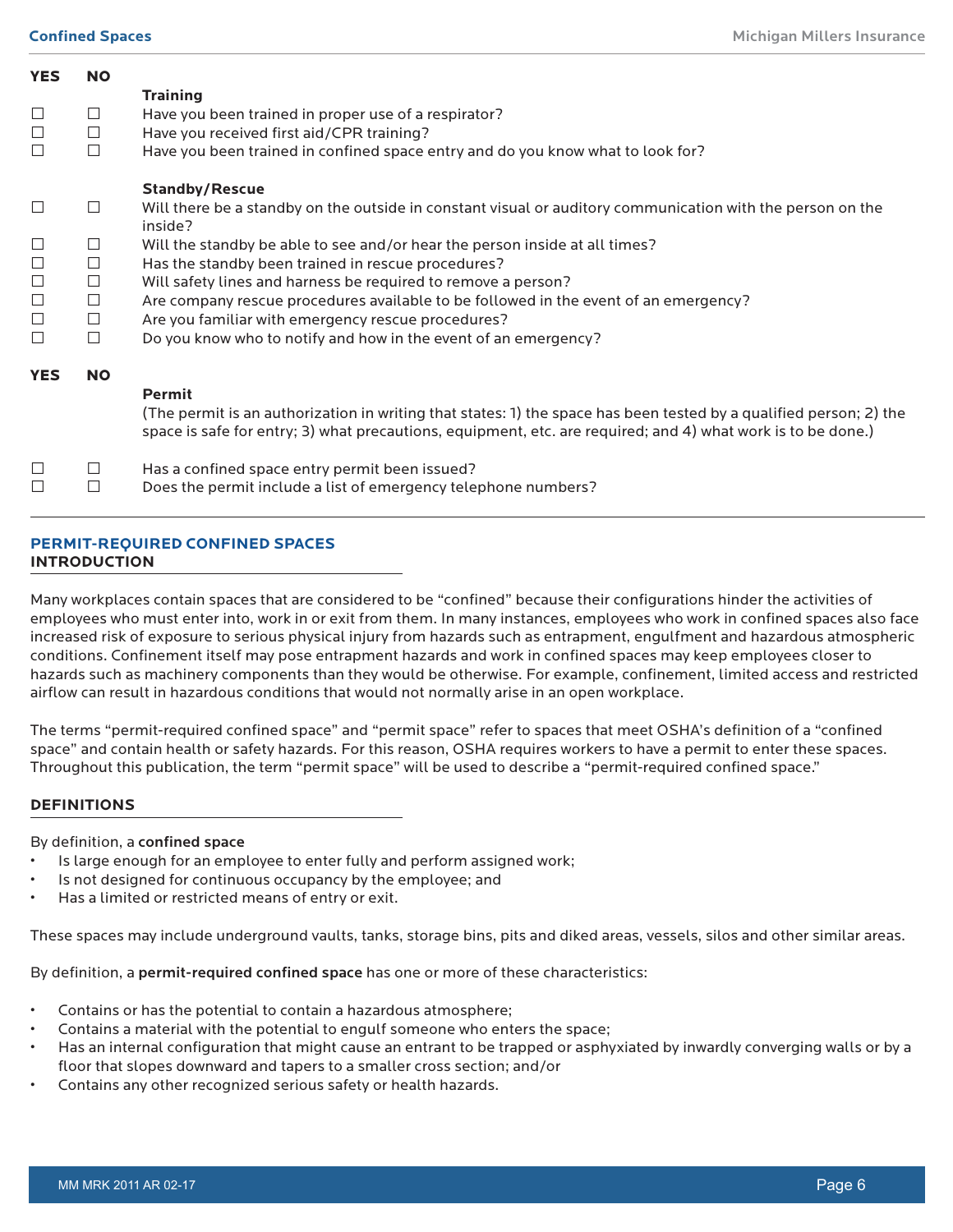# **OSHA'S CONFINED SPACE STANDARD**

OSHA's standard for confined spaces (29 CFR 1910.146) contains the requirements for practices and procedures to protect employees in general industry from the hazards of entering permit spaces.

Employers in general industry must evaluate their workplaces to determine if spaces are permit spaces. (See flow chart.) If a workplace contains permit spaces, the employer must inform exposed employees of their existence, location and the hazards they pose. This can be done by posting danger signs such as "DANGER—PERMIT-REQUIRED CONFINED SPACE— AUTHORIZED ENTRANTS ONLY" or using an equally effective means.

If employees are not to enter and work in permit spaces, employers must take effective measures to prevent them from entering these spaces. If employees are expected to enter permit spaces, the employer must develop a written permit space program and make it available to employees or their representatives.

#### Does the workplace contain PRCS Consult other applicable NO. **STOP** as defined by \$1910.146(b)? OSHA standards. **V** YES Inform employees as required by \$1910.146(c)(2). Prevent employee entry as **NO** required by \$1910.146(c)(3). Will permit space be entered? Do task from outside of space. **V** YES YES Task will be done by contractors Will contractors enter? employees. Inform contractor as required by §1910.146(c)(8)(i), (ii) and (iii). Contractor obtains N<sub>O</sub> information required by §1910.146(c)(9)(i), (ii), from host. Will host employees enter to perform entry tasks? Both contractors and host  $NO<sub>2</sub>$ employees will enter the space. V YES **YES NO** Coordinate entry operations as required by §1910.146(c)(8)(iv) and (d)(11). Prevent unauthorized entry. **STOP** Prevent authorization entry. Not a PRCS. 1910.146 does not apply. Does space have known or **NO** Consult other OSHA standards. potential hazards? **YES** Employer may choose to reclassify YES Can the hazards be eliminated? STOP<sup>1</sup> space to non-profit required confined space using §1910.146(c)(7). **NO** Can the space be maintained in a YES, Space may be entered under STOP<sup>1</sup> condition safe to enter by continuous  $$1910.146(c)(5).$ forced air ventilation only? N<sub>O</sub> Prepare for entry via permit procedures. ΝO Verify acceptable entry conditions. (Test results recorded, space isolated if NO, Permit not valid until conditions needed, rescuers/means to summon meet permit specifications. available, entrants properly equipped, etc.) **YES** Emergency exists (prohibited Permit issued by authorizing signature.  $NO<sub>2</sub>$ condition). Entrants evacuated, entry Acceptable entry conditions aborts. (Call rescuers if needed.) maintained throughout entry. Permit is void. Reevaluate program to **YES** correct/prevent prohibited condition. Occurrence of emergency (usually) Entry tasks completed. Permit is proof of deficient program. No returned and canceled. re-entry until program (and permit) is amended. (May require new program.) Audit permit program and permit based on evaluation of entry by entrants, **CONTINUE** attendants, testers and preparers, etc.

# **Alternative to a full permit entry**

Under certain conditions described in the standard, the employer may use alternate procedures for worker entry into a permit space. For example, if an employer can demonstrate with monitoring and inspection data that the only hazard is an actual or potential hazardous atmosphere that can be made safe for entry using continuous forced air ventilation, the employer may be exempted from some requirements, such as permits and attendants. However, even in these circumstances, the employer must test the internal atmosphere of the space for oxygen content, flammable gases and vapors, and the potential for toxic air contaminants before any employee enters it. The employer must also provide continuous ventilation and verify that the required measurements are performed before entry.

# **Written Programs**

Ī

Any employer who allows employee entry into a permit space must develop and implement a written program for the space. Among other things, the OSHA standard requires the employer's written program to:

- Implement necessary measures to prevent unauthorized entry;
- Identify and evaluate permit space hazards before allowing employee entry;
- Test atmospheric conditions in the permit space before entry operations and monitor the space during entry;
- Perform appropriate testing for the following atmospheric hazards in this sequence: oxygen, combustible gases or vapors, and toxic gases or vapors;
- Establish and implement the means, procedures

<sup>1</sup> Spaces may have to be evacuated and re-evaluated if hazards arise during entry. Source: 29 CFR 1910.146 Appendix A.

# **Permit-Required Confined Space Decision Flow Chart**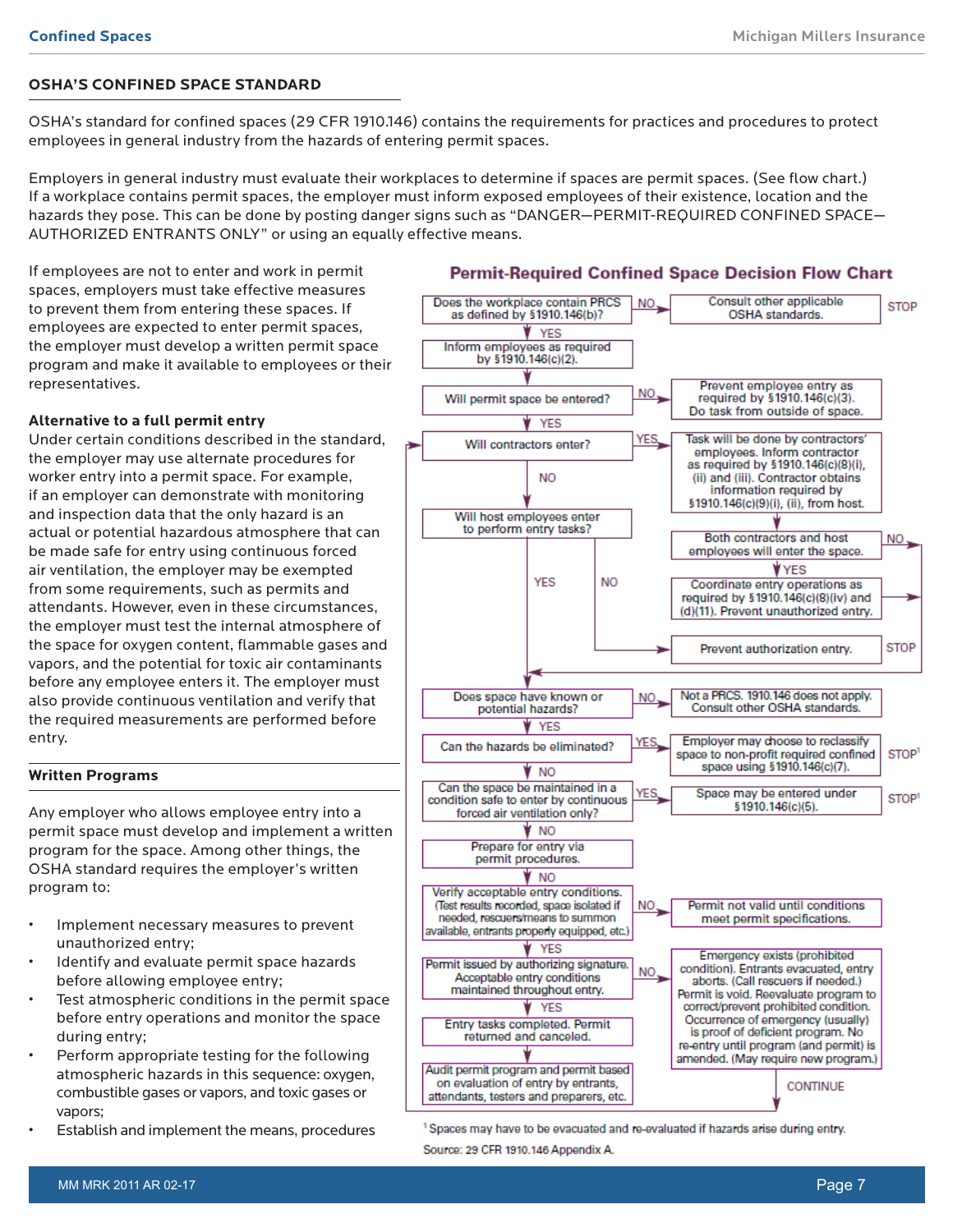and practices to eliminate or control hazards necessary for safe permit space entry operations;

- Identify employee job duties;
- Provide and maintain, at no cost to the employee, personal protective equipment and any other equipment necessary for safe entry and require employees to use it;
- Ensure that at least one attendant is stationed outside the permit space for the duration of entry operations;
- Coordinate entry operations when employees of more than one employer are working in the permit space;
- Implement appropriate procedures for summoning rescue and emergency services, and preventing unauthorized personnel from attempting rescue;
- Establish, in writing, and implement a system for the preparation, issue, use and cancellation of entry permits;
- Review established entry operations annually and revise the permit space entry program as necessary; and
- Implement the procedures that any attendant who is required to monitor multiple spaces will follow during an emergency in one or more of those spaces.

#### **Controlling Hazards**

Ī

The employer's written program should establish the means, procedures and practices to eliminate or control hazards necessary for safe permit space entry operations. These may include:

- Specifying acceptable entry conditions;
- Isolating the permit space;
- Providing barriers;
- Verifying acceptable entry conditions; and
- Purging, making inert, flushing or ventilating the permit space.

#### **Equipment for safe entry**

In addition to personal protective equipment, other equipment that employees may require for safe entry into a permit space includes:

- Testing, monitoring, ventilating, communications and lighting equipment;
- Barriers and shields;
- Ladders; and
- Retrieval devices.

#### **Detection of hazardous conditions**

If hazardous conditions are detected during entry, employees must immediately leave the space. The employer must evaluate the space to determine the cause of the hazardous atmosphere and modify the program as necessary.

When entry to permit spaces is prohibited, the employer must take effective measures to prevent unauthorized entry. Non-permit confined spaces must be evaluated when changes occur in their use or configuration and, where appropriate, must be reclassified as permit spaces.

A space with no potential to have atmospheric hazards may be classified as a non-permit confined space only when all hazards are eliminated in accordance with the standard. If entry is required to eliminate hazards and obtain data, the employer must follow specific procedures in the standard.

# **INFORMING CONTRACT EMPLOYEES**

Employers must inform any contractors whom they hire to enter permit spaces about:

- The permit spaces and permit space entry requirements;
- Any identified hazards;
- The employer's experience with the space, such as knowledge of hazardous conditions; and
- Precautions or procedures to be followed when in or near permit spaces.

When employees of more than one employer are conducting entry operations, the affected employers must coordinate entry operations to ensure that affected employees are appropriately protected from permit space hazards. The employer also must give contractors any other pertinent information regarding hazards and operations in permit spaces and be debriefed at the conclusion of entry operations.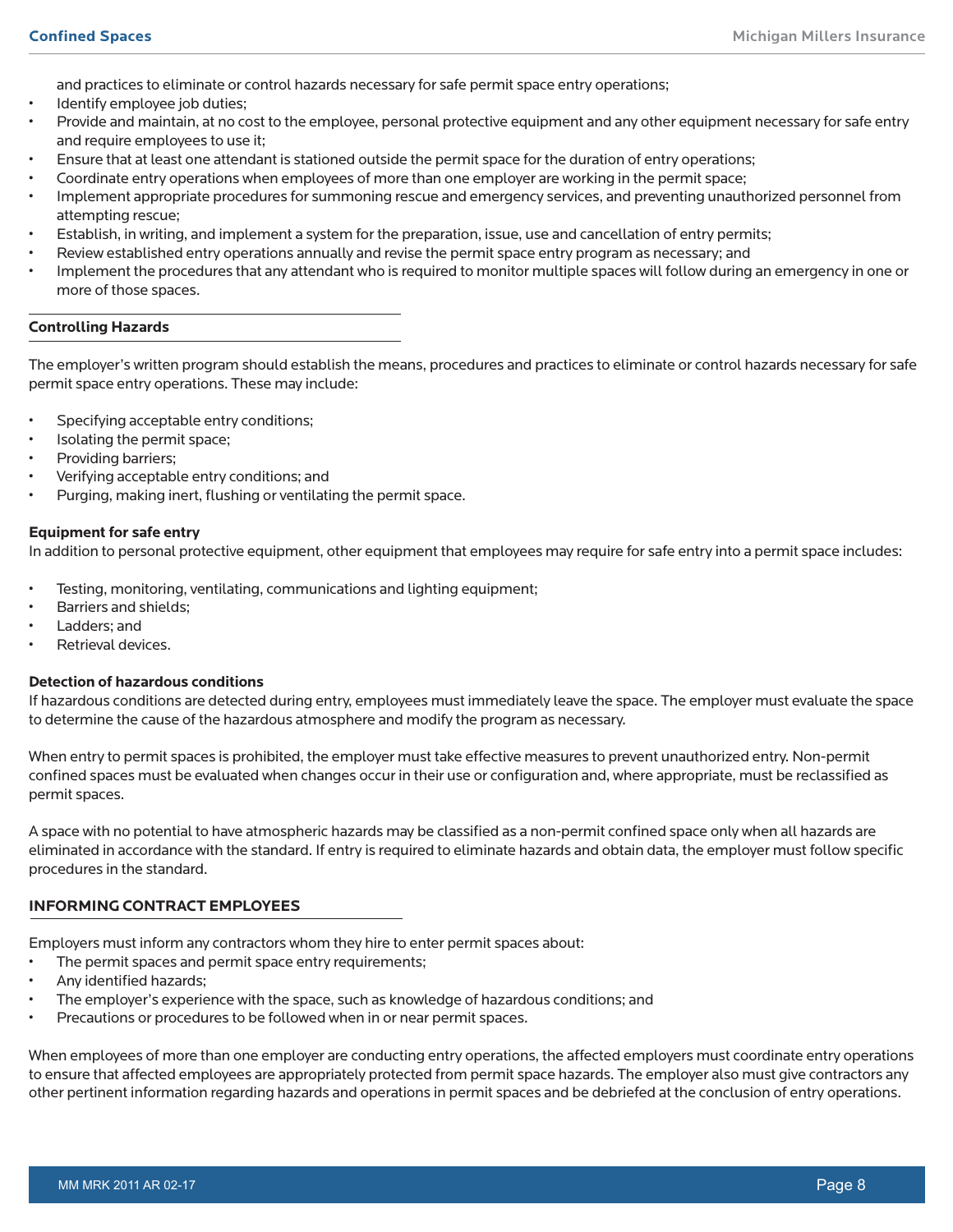# **ENTRY PERMITS**

j

A permit, signed by the entry supervisor, must be posted at all entrances or otherwise made available to entrants before they enter a permit space. The permit must verify that pre-entry preparations outlined in the standard have been completed. The duration of entry permits must not exceed the time required to complete an assignment.

# **Entry permits must include:**

- Name of permit space to be entered, authorized entrant(s), eligible attendants and individuals authorized to be entry supervisors;
- Test results:
- Tester's initials or signature;
- Name and signature of supervisor who authorizes entry;
- Purpose of entry and known space hazards;
- Measures to be taken to isolate permit spaces and to eliminate or control space hazards;
- Name and telephone numbers of rescue and emergency services and means to be used to contact them;
- Date and authorized duration of entry;
- Acceptable entry conditions;
- Communication procedures and equipment to maintain contact during entry;
- Additional permits, such as for hot work, that have been issued authorizing work in the permit space;
- Special equipment and procedures, including personal protective equipment and alarm systems; and
- Any other information needed to ensure employee safety.

# **Cancelled entry permits**

The entry supervisor must cancel entry permits when an assignment is completed or when new conditions exist. New conditions must be noted on the canceled permit and used in revising the permit space program. The standard requires that the employer keep all canceled entry permits for at least one year.

# **WORKER TRAINING**

j

Before the initial work assignment begins, the employer must provide proper training for all workers who are required to work in permit spaces. After the training, employers must ensure that the employees have acquired the understanding, knowledge and skills necessary to safely perform their duties. Additional training is required when:

- The job duties change;
- A change occurs in the permit space program or the permit space operation presents any new hazard; and
- An employee's job performance shows deficiencies.

In addition to this training, rescue team members also require training in CPR and first aid. Employers must certify that this training has been provided.

After completion of training, the employer must keep a record of employee training and make it available for inspection by employees and their authorized representatives. The record must include the employee's name, the trainer's signature or initials and dates of the training.

# **ASSIGNED DUTIES**

#### **Authorized entrant**

Authorized entrants are required to:

- Know space hazards, including information on the means of exposure such as inhalation or dermal absorption, signs of symptoms and consequences of the exposure;
- Use appropriate personal protective equipment properly;
- Maintain communication with attendants as necessary to enable them to monitor the entrant's status and alert the entrant to evacuate when necessary;
- Exit from the permit space as soon as possible when:
- Ordered by the authorized person;
- He or she recognizes the warning signs or symptoms of exposure;
- A prohibited condition exists; or
- An automatic alarm is activated.
- Alert the attendant when a prohibited condition exists or when warning signs or symptoms of exposure exist.